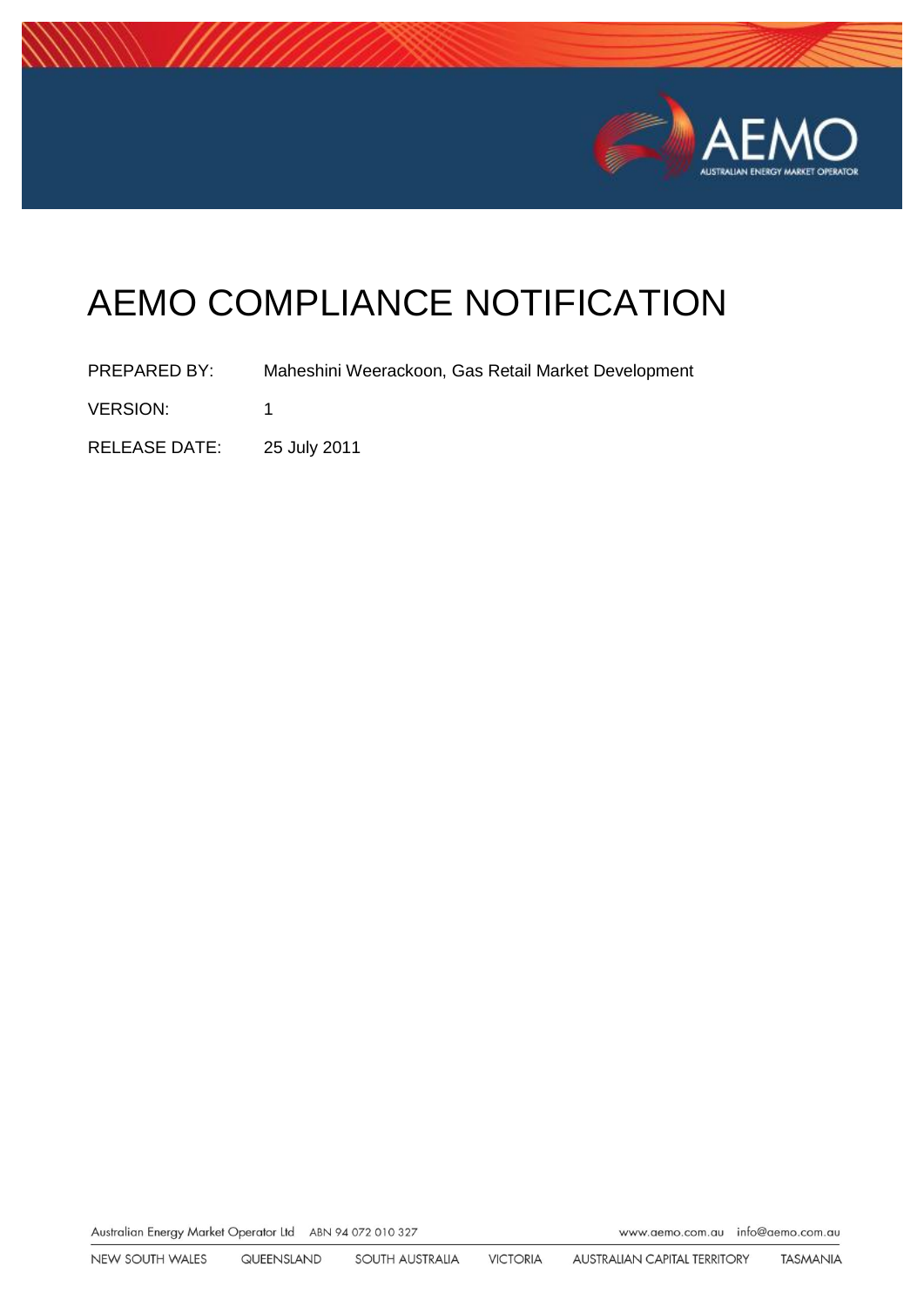

# **Transportation Agreements Register**

# **Introduction**

This document outlines an apparent breach of **clause 6.7** of the Retail Market Procedures (NSW and ACT) **(Procedures)** in relation to the maintenance of the transportation agreement register. The document also outlines the apparent breach in terms of the confidentiality provisions in the National Gas Law **(NGL)** and under **clause 1.5** of the Procedures.

Section 91G(1)(a) of the NGL states that AEMO must take all reasonable measures to protect from unauthorised use or disclose of information given to it in confidence. Section 91G (3) states that AEMO makes unauthorised disclosure of protected information if the disclosure is not authorised under the NGL, the National Gas Rules **(NGR)**, the Procedures or the Regulation.

#### **91G—Protected information**

- (1) AEMO must take all reasonable measures to protect from unauthorised use or disclosure information **(***protected information*)—
	- (a) given to it in confidence; or
	- (b) given to it in connection with the performance of its statutory functions and classified under the Rules, the Procedures or the Regulations as confidential information.
- (2) AEMO makes unauthorised use of protected information if (and only if) it uses the information contrary to this Law, the Rules, the Procedures or the Regulations.

Note—

Section 91FD authorises AEMO (subject to the Law, the Rules, the Procedures and the Regulations) to use information (whether obtained by market information instrument or in any other way) for any purpose connected with the exercise of any of its statutory functions.

(3) AEMO makes an unauthorised disclosure of protected information if the disclosure is not authorised under this Law, the Rules, the Procedures or the Regulations.

Clause 1.5 of the Procedures states the following:

#### **1.5 Confidential Information**

Unless these *Procedures* state otherwise, any information provided to *AEMO* or a *market participant* under these *Procedures* is classified as confidential information for the purposes of the National Gas Law and the Rules. '

It was alleged that AEMO made an unauthorised disclosure of protected information in contravention of section 91G of the NGL and clause 1.5 of the Procedures.

This memo outlines the details of AEMO's apparent breach of section 91G of the NGL and clauses 1.5 and clause 6.7 of the Procedures.

# **Circumstances of Apparent Breach**

Clause 6.7 of the Procedures outlines the requirement that AEMO (in its role as a Registry Operator) maintain and update a transportation agreement register for the purposes of change of user on move-in **(COU MI)** transactions. The transportation agreement register sets out for each network section, a list of users that have in place a transportation agreement with the network operator for the transportation of gas to low consumption delivery points.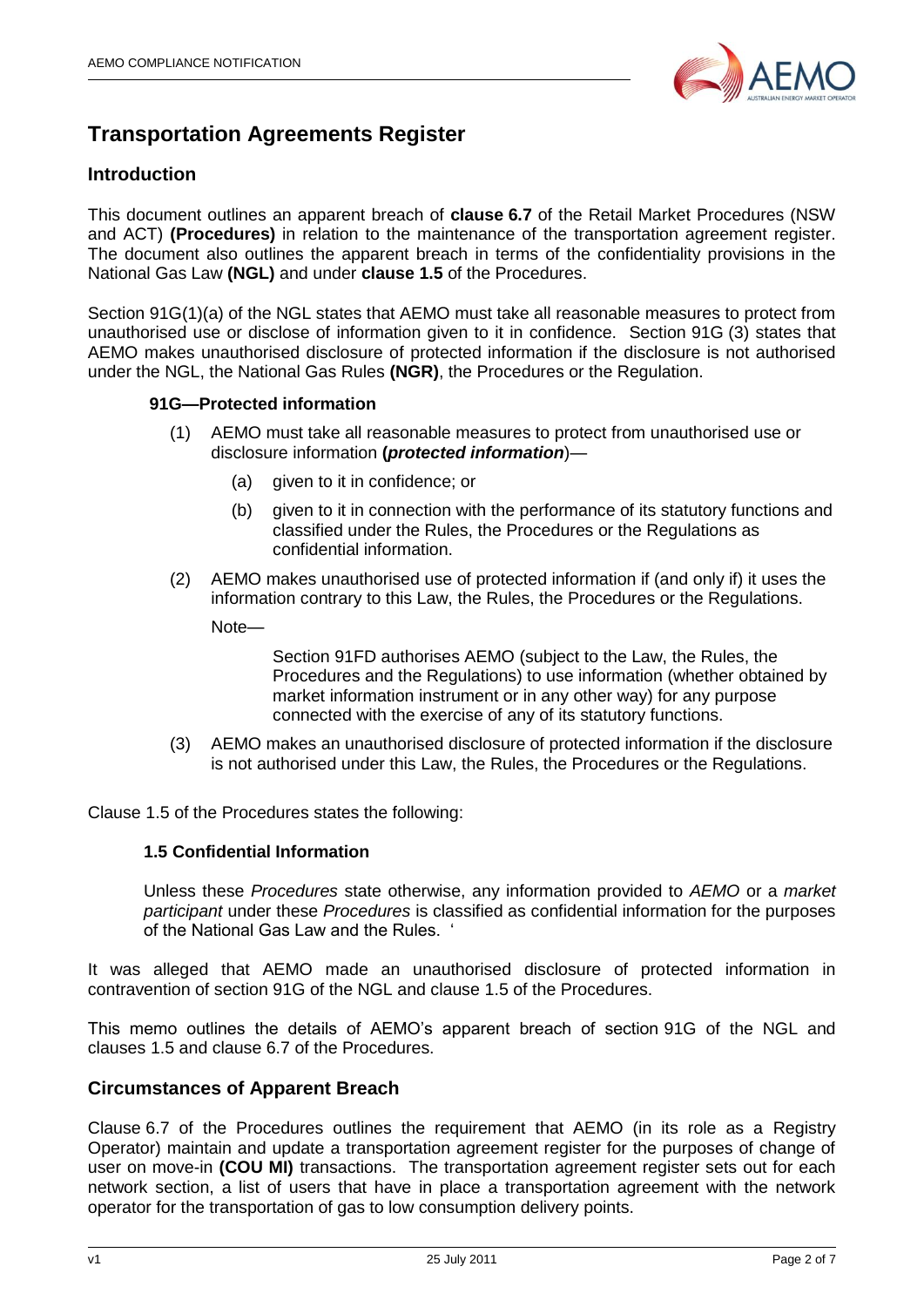

Under clause 6.7(2) of the Procedures if a transportation agreement for the transportation of gas to a low consumption delivery point is terminated or ceases to operate in a network section, AEMO must request that the network operator remove the user's transportation agreement listing in the transportation agreement register.

Under clause 6.7(3) if a network operator puts in place a transportation agreement with a user in a network section for the transportation of gas to a low consumption delivery point, then the network operator is required to notify AEMO of the network section for which the user has a new transportation agreement.

The network operator is required to notify AEMO of amendments to the transportation agreement registry under clauses 6.7(2) and 6.7(3) using a form approved by AEMO.

In relation to clauses 6.7(2) and 6.7(3) of the Procedures, the network operator(s) and AEMO had over time used an informal process to amend the transportation agreement register. In order to amend the transportation agreements register, the network operator provides instructions to AEMO to add or remove details of users' transportation agreements in particular network sections in the transportation agreement register. AEMO then uses the instructions provided by the network operator and updates the transportation agreement register.

It could be argued that the use of an informal approach for notifying AEMO of the amendments to be made to the transportation agreement register is a contravention of clause 6.7 of the Procedures. This is because the network operator is required to notify AEMO of any changes to the transportation agreement register using a form approved by AEMO. However AEMO (nor its predecessor GMC) had not developed or provided the network operator with an approved form for use in updating or amending the transportation agreement register. This may have led to the confusion between the network operator and AEMO (and its agent Logica) regarding the process used to update the transportation agreement register.

On 15 April 2011, the network operator Jemena Gas Network **(Jemena)** made a request to AEMO to update the transportation agreement register. Jemena provided AEMO with a spreadsheet containing a list of users and network sections for which the user had transportation agreements for low consumption delivery points. AEMO assumed that the spreadsheet that Jemena provided was supposed to be used, as it had in the past, to replace the content of the existing transportation agreement register. As a result, AEMO replaced the transportation agreement register with the content that Jemena provided and notified Jemena that the transportation agreement register had been updated.

On 11 May 2011, a User contacted AEMO (Logica Helpdesk) because they were unable to process certain transactions in the Gas Retail Markets Business Systems **(GRMBS)**. A number of this User's transactions in the ACT-Canberra network section had been rejected in the GRMBS because there were no records of this User's transportation agreements registered in the transportation agreements register for the ACT-Canberra network section. In order to assist the User with their query about why their transactions were being rejected in the GRMBS, AEMO, on 17 May 2011 provided the User with a copy of the transportation agreement register and the email that the network operator had provided AEMO on 15 April 2011. This spreadsheet contained a list of all users' transportation agreements in each network section in the NSW and ACT Gas Retail Market. This meant that the confidential information was inadvertently released by AEMO to the User, thus constituting a breach of clause 1.5 of the Procedures and section 91G of the NGL.

As soon as the breach was identified, on 24 May 2011 AEMO requested that the Participant who was in receipt of the confidential information take action to destroy any and all copies of the information. The User responded on the 24 May 2011 that they had destroyed all copies of the information. The broader industry was subsequently informed of the breach via the Gas Retail Consultative Forum.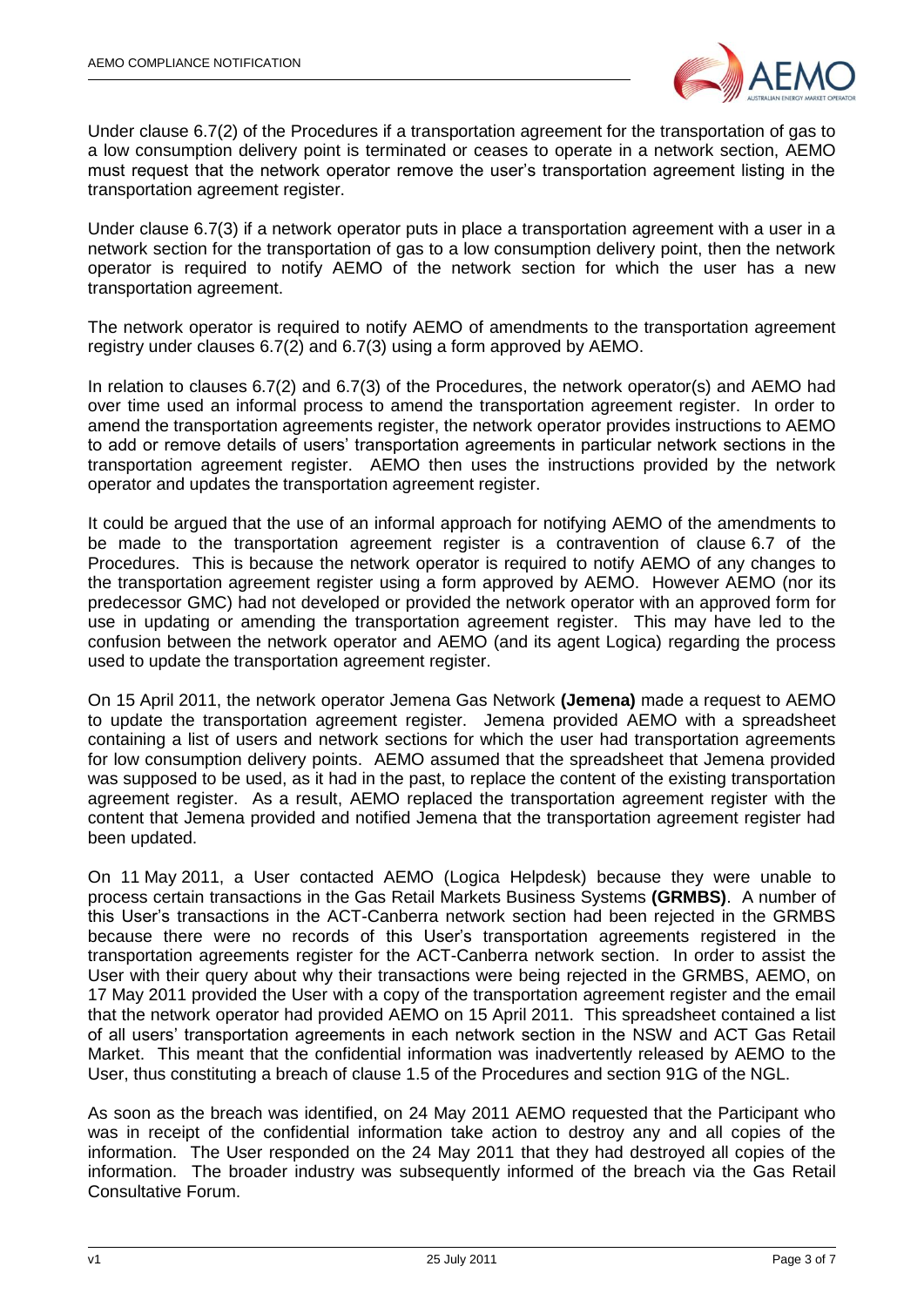

# **AEMO Decision: Apparent Breach is Material**

AEMO believes that it is appropriate and transparent for a third party, such as the AER to determine the severity of AEMO's breach of the Procedures, rather than for AEMO to moderate its own behaviour.

However, in applying the criteria outlined in the AEMO Compliance Process (see **Attachment A**), AEMO regards the apparent breach of section 91G of the NGL and clauses 1.5 and clause 6.7 of the Procedures to be potentially regarded a serious matter by the industry, and therefore considers this breach to be material in nature for the following reasons:

#### **Materiality**

Criterion 1: financial impact

The apparent breach resulted in the release of confidential and commercially sensitive information relating to all Users operating in the NSW/ACT market, to one market participant only.

#### Criterion 2: market system impact

There were no market system impacts on: the market participants; AEMO; including the Gas Retail Market Business System; and AEMO Stakeholders that AEMO is aware of.

#### Criterion 3: operational impact

As the confidential information was destroyed by the User who received it, there was no observed operational impacts on either the market participants, AEMO, including the GRMBS; and AEMO Stakeholders.

#### Criterion 4: Any other factors

The unauthorised release of confidential information by the Market Operator could result in the loss of confidence by market participants in the operation of market. If confidential information (especially information that is of a commercially sensitive nature) is provided by market participants to the Market Operator and this information is not respected or carefully looked after, then market participants may be disinclined to provide further information to the Market Operator. As market operations rely on information provided by the market participants, the loss of this information could seriously hinder market operations.

This breach highlights the need for AEMO to highlight to its own staff and that of its contractor (Logica) the 'Confidential Information Guidelines' and the 'Confidential Information Policy' and that AEMO and Logica staff are required to abide by the provisions with regards to the maintenance and safe keeping of confidential information. Further, that AEMO must develop formalised processes under clause 6.7 for the transportation agreements register to be maintained and updated in an orderly manner. As such, AEMO has commenced a process to ensure the use of a standard template for the network operator under clause 6.7 of the Procedures for the update the transportation agreements register. AEMO has also ensured that its contractor (Logica) has an upto-date copy of the 'Confidential Information Policy' and that AEMO and Logica staff are appraised of the requirement to keep confidential information confidential.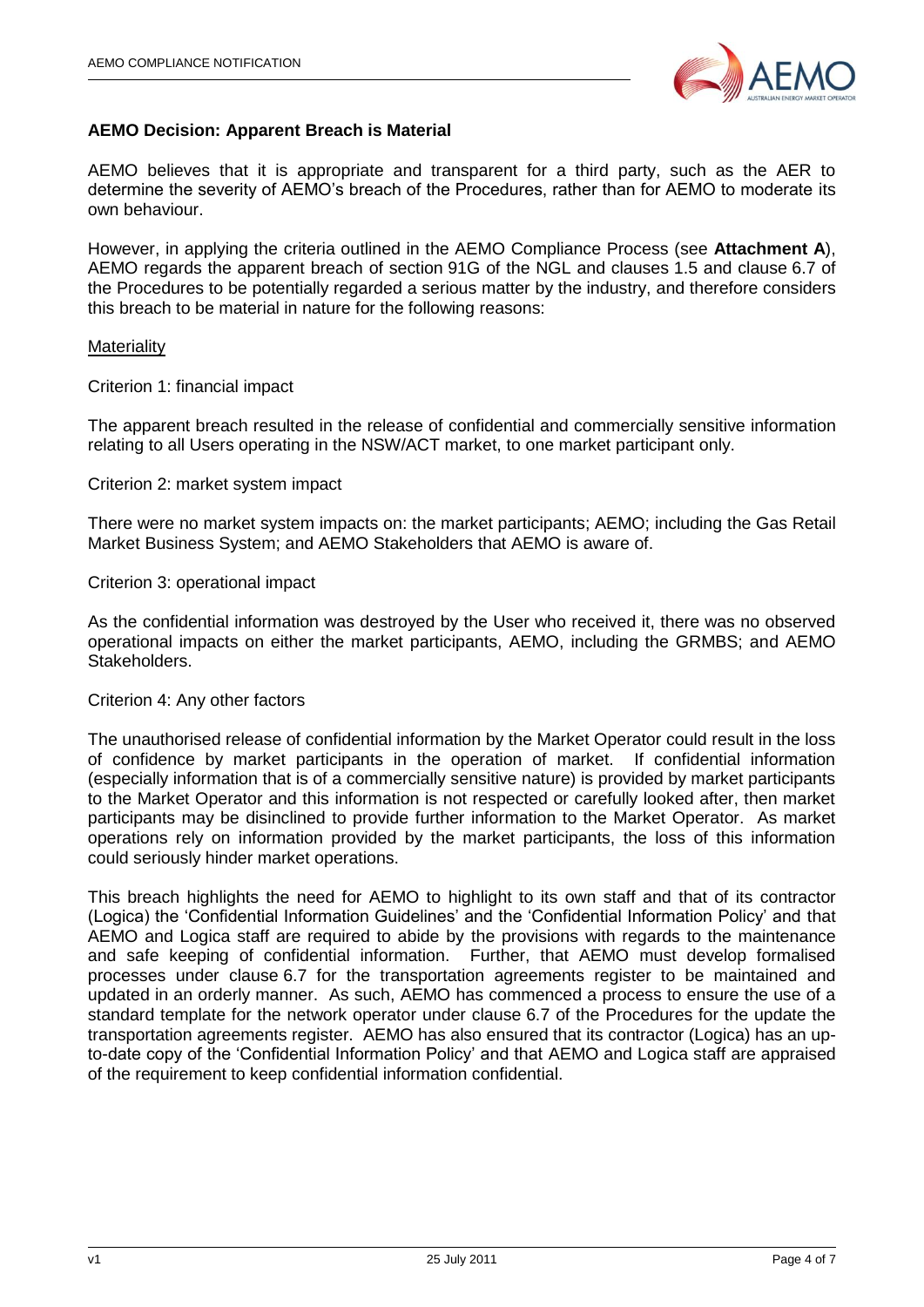

# **ATTACHMENT A: AEMO COMPLIANCE PROCESS**

# **Criteria AEMO will use in considering whether**

- **i. An incident is material; and**
- **ii. If the incident is material whether it should be referred to AER.**

# Criteria to consider in assessing materiality of apparent breach

The following criteria will be used by AEMO in determining whether an apparent breach is material in nature:

- 1.Whether or not the apparent breach is likely to cause significant financial impact on either of the following:
	- a. Market Participants;
	- b. AEMO, including the Gas Retail Market Business System;
	- c. End use customers;
	- d. AEMO stakeholders.
- 2. Whether or not the apparent breach is likely to cause significant market system impact on either of the following:
	- a. Market Participants;
	- b. AEMO; including the Gas Retail Market Business System;
	- c. AEMO stakeholders.

3. Whether or not the apparent breach is likely to use significant operational impact on either of the following:

- a. Market Participants;
- b. AEMO; including the Gas Retail Market Business System;
- c. End use customers;
- d. AEMO stakeholders.

4. Any other factors considered relevant by AEMO.

# Criteria to consider in referring a material apparent breach to AER

The checklist is the process AEMO will use to determine whether an apparent breach, if considered material, should be referred to the AER.

In determining whether or not a material apparent breach warrants referral to the AER, AEMO may have regard to the following matters:

- 1. Whether the complaint is frivolous or vexatious.
- 2. Whether the apparent breach has resulted in any costs being borne by AEMO (and therefore the market as a whole).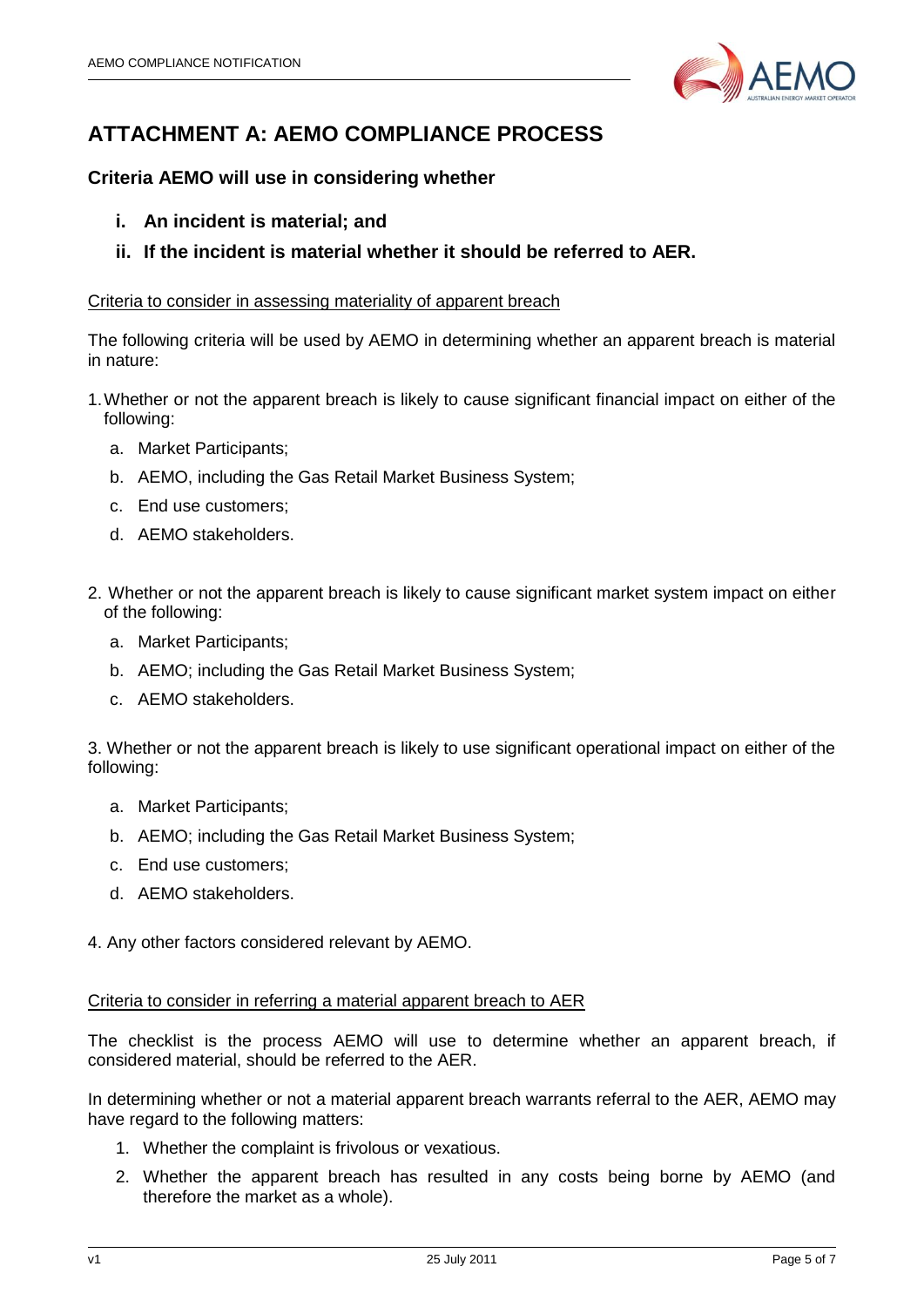

- 3. Whether or not the apparent breach appears to have arisen as a result of problems with the design/operation of the Procedures.
- 4. Whether the apparent breach by a Market Participant was caused by the conduct of AEMO.
- 5. Whether the apparent breach is an isolated event, or indicates a systemic problem with compliance.
- 6. Whether the apparent breach appears to have been made intentionally or maliciously.
- 7. Whether remedial action was taken by the Market Participant following discovery of the breach.
- 8. Whether the apparent breach has a potential anti-competitive effect.
- 9. Any other matters considered relevant by the AEMO.